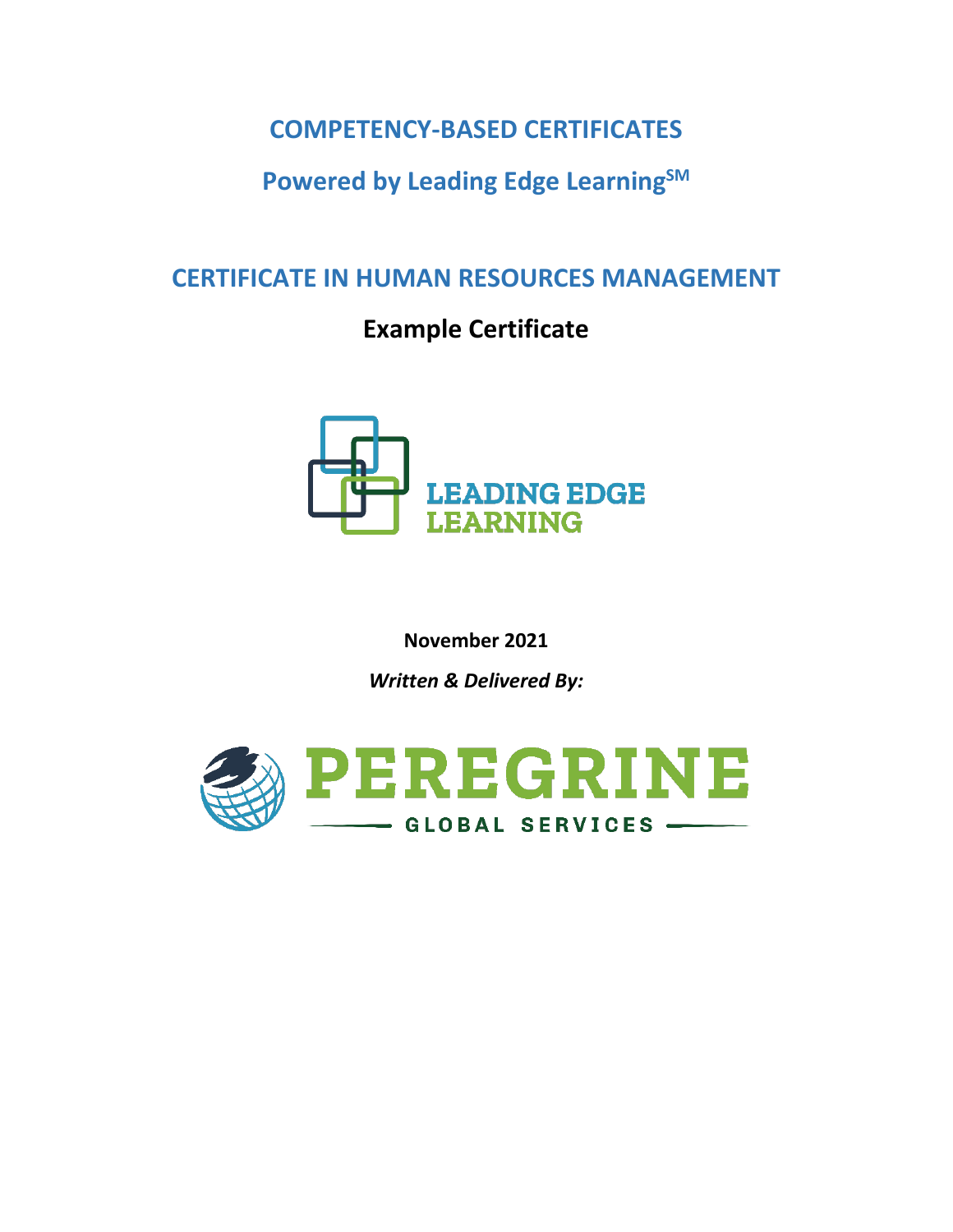#### **Customizing Your Certificate**

Peregrine provides you with a portfolio of online, self-paced courses that you can use to easily create comprehensive certificate programs to meet the needs of your industry partners and workforce. Simply identify the certificate programs that align best with your needs and the Peregrine team will help you build your custom certificate from our selection of online crossdisciplinary modules.

There is no cost for adding our customizable certificate programs to your catalog of industry and workforce education offerings. We will work with you to determine the cost and create a revenue share agreement to help you generate additional revenue for your institution.

#### **Certificate Program Delivery**

You have the option of delivering the modules you select in an asynchronous, synchronous, or blended format. The modules are set up for asynchronous; however, you may want to include additional time for in-person time focused on discussion and practical workplace application.

#### **For-credit Certificate Programs**

The certificate programs you configure with the Leading Edge Learning $<sup>5M</sup>$  modules could be</sup> offered either for not-for-credit or for-credit. In addition, the Leading Edge Learning<sup>SM</sup> modules are identified by learner hours, which could be translated into course time-on-task. For example, when using the guidelines of the Carnegie unit for determining semester credit, a total of 45 hours is required for one semester credit. There may be institution and programmatic accreditation requirements that you will need to consider.

#### **Prior Learning Assessment**

You can also use Prior Learning Assessment (PLA) to award credit towards specific courses, just as you would for other prior learnings and other transfer credits. Not every participant will want to apply the certificates towards credit hours and degree programs, but the option exists.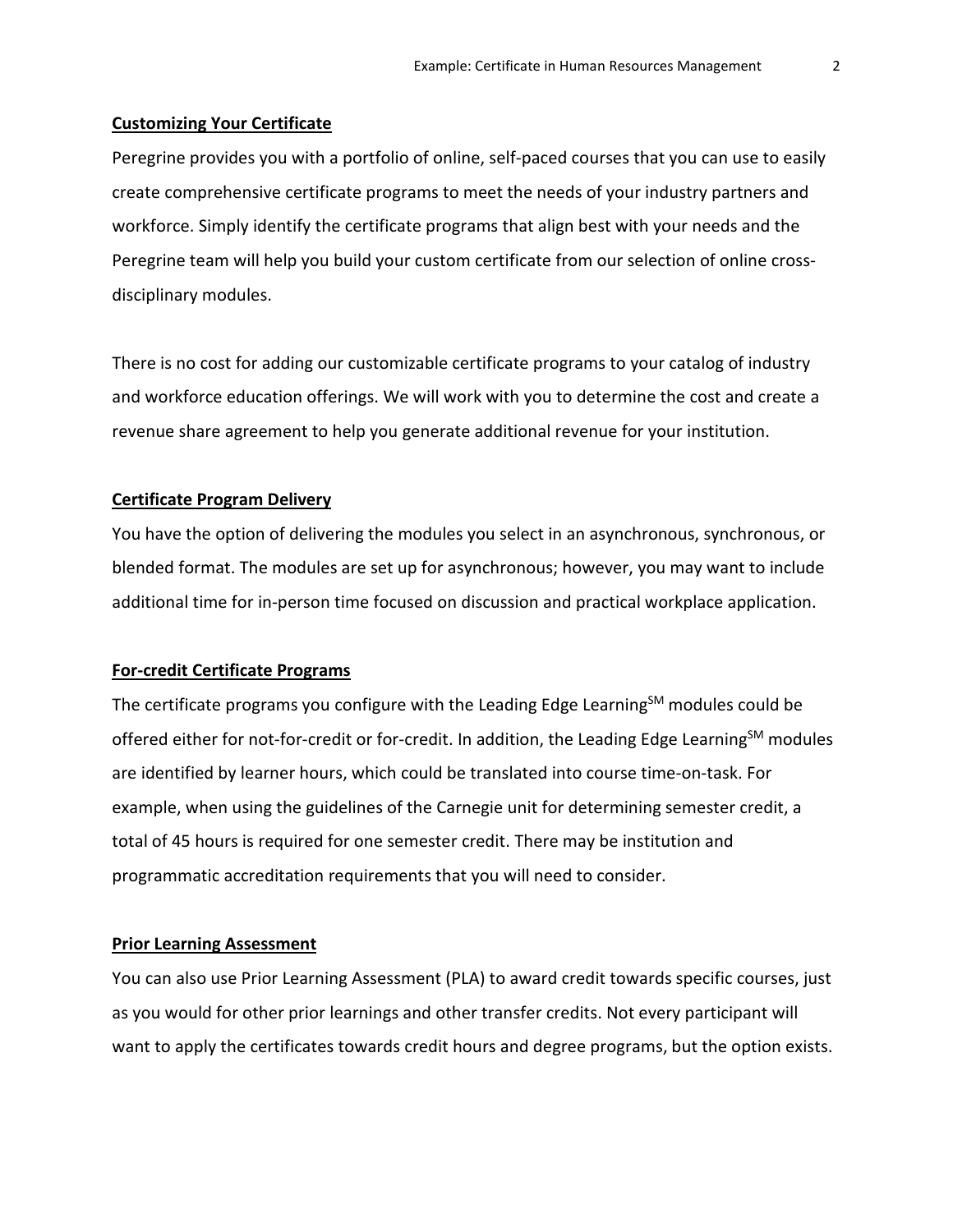## **EXAMPLE: CERTIFICATE IN HUMAN RESOURCES MANAGEMENT**

#### **Recommended Modules**

The following Leading Edge Learning<sup>SM</sup> modules are available in any combination for a *Certificate in Human Resource Management.*

- Business Communication 3-5 learner hours
- Business Writing Fundamentals 3-5 learner hours
- Career Management 12-15 learner hours
- Employee Retention 12-15 learner hours
- Hiring: A Practical Guide for Selecting the Right People 12-15 learner hours
- Human Resources Management 3-5 learner hours
- Managing Conflict 3-5 learner hours
- Succession Planning and Talent Management 22-25 learner hours
- Supervision 55-60 learner hours

#### **Business Communication 3-5 learner hours**

Effective business communication is critical in today's workforce. Through an exchange of verbal or written statements, the ability to communicate effectively is vital to creating an understanding of strategic goals, focus, or events. In this course, you will learn the foundational principles of communication, interpersonal dynamics in organizations, the variances in communicating with internal and external audiences, crisis and risk communication, and developing impactful communication in professional presentations.

- Identify the similarities and differences of
- interpersonal dynamics.
- Describe the different methods internal and external communication.
- Recognize methods for strategic communication.
- Discuss interpersonal networks and possible barriers to communication.
- Recognize interpersonal power and politics of organizations.
- Describe the various types of electronic communication tools.
- Apply critical thinking to predicament communication involving risk and crisis.
- Identify appropriate presentation strategies based on audience identification.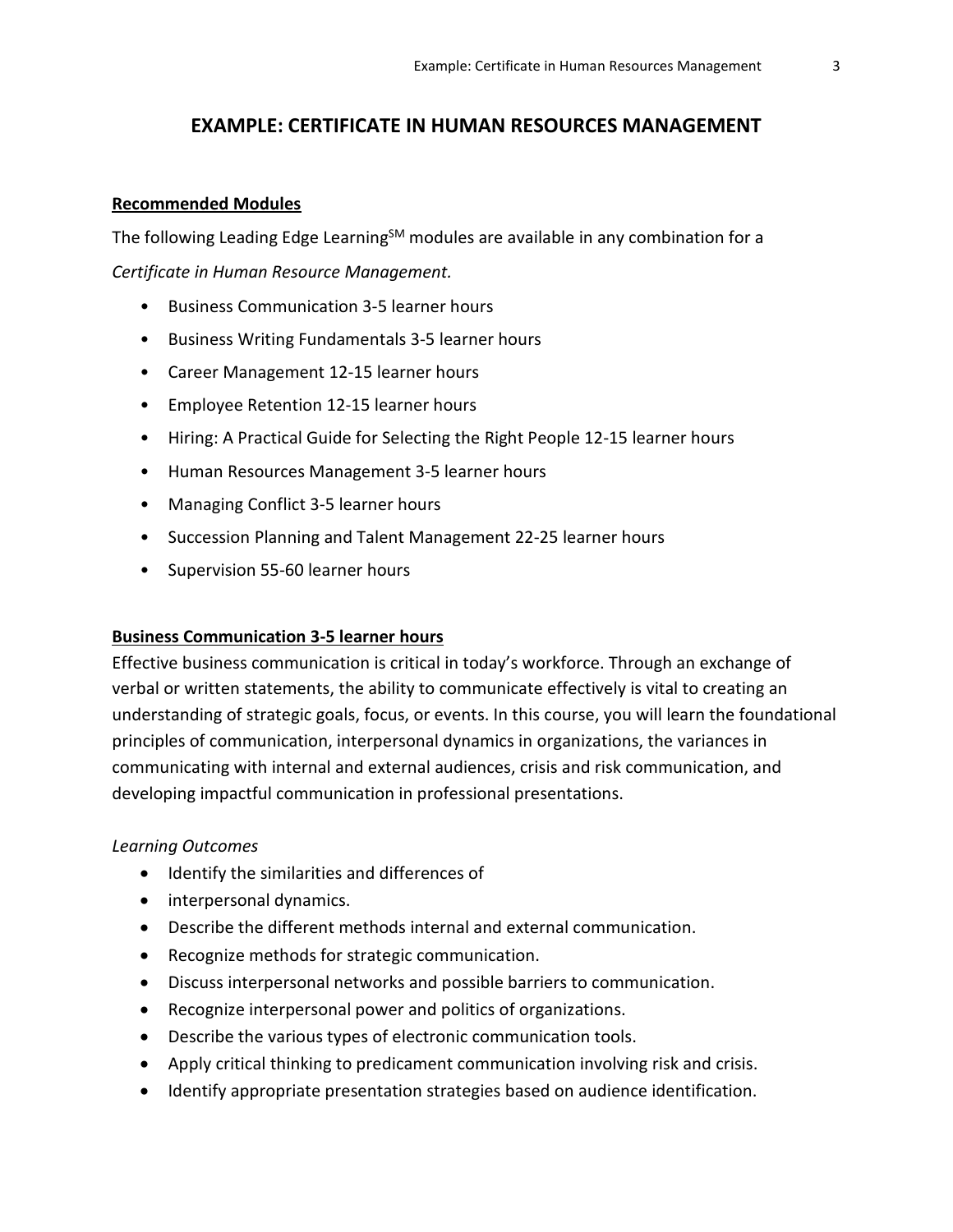#### **Business Writing Fundamentals 3-5 learner hours**

In nearly any workplace situation, writing is something you will be expected to do continuously and expected to do well. Your writing style will indicate your level of professionalism and can garner respect for you and your organization. This course teaches the basics of writing a business letter, preparing a report, writing for a publication, and choosing appropriate methods or technology to send your message. These tools can increase writing effectiveness in the business world and beyond.

#### *Learning Outcomes*

- Write business correspondence in the correct format to effectively convey the intended message and purpose.
- Use proper grammar and punctuation in professional correspondence.
- Apply the best practices for using email as a means of communication, including the legal implications of emailing.
- Write concise and clear business letters and emails.
- Identify the important and required elements of a technical report.
- Write and format for different forms of publications including press releases, blogs, books, and journals.
- Describe the various types of electronic communication tools and their appropriate use.

## **Career Management 12-15 learner hours**

Career management is a combination of structured planning and the active management choice of one's own professional career. Career management was first defined in a social work doctoral thesis by Mary Valentich as the implementation of a career strategy through the application of career tactics in relation to chosen career orientation. Career orientation referred to the overall design or pattern of one's career, shaped by goals and interests and identifiable by particular positions that embody these goals and interests. Career strategy pertains to the individual's general approach to the realization of career goals, and to the specificity of the goals themselves. The purpose of this module is to develop the learner's understanding, knowledge, actions, and skills for career management.

- Define career management.
- Develop a personal strategy for a career management mindset.
- Evaluate personal accountability and responsibility as important skills.
- Recognize how to avoid workplace pitfalls.
- Describe the employer's perspective and expectations on career management.
- Determine how to make informed career decisions.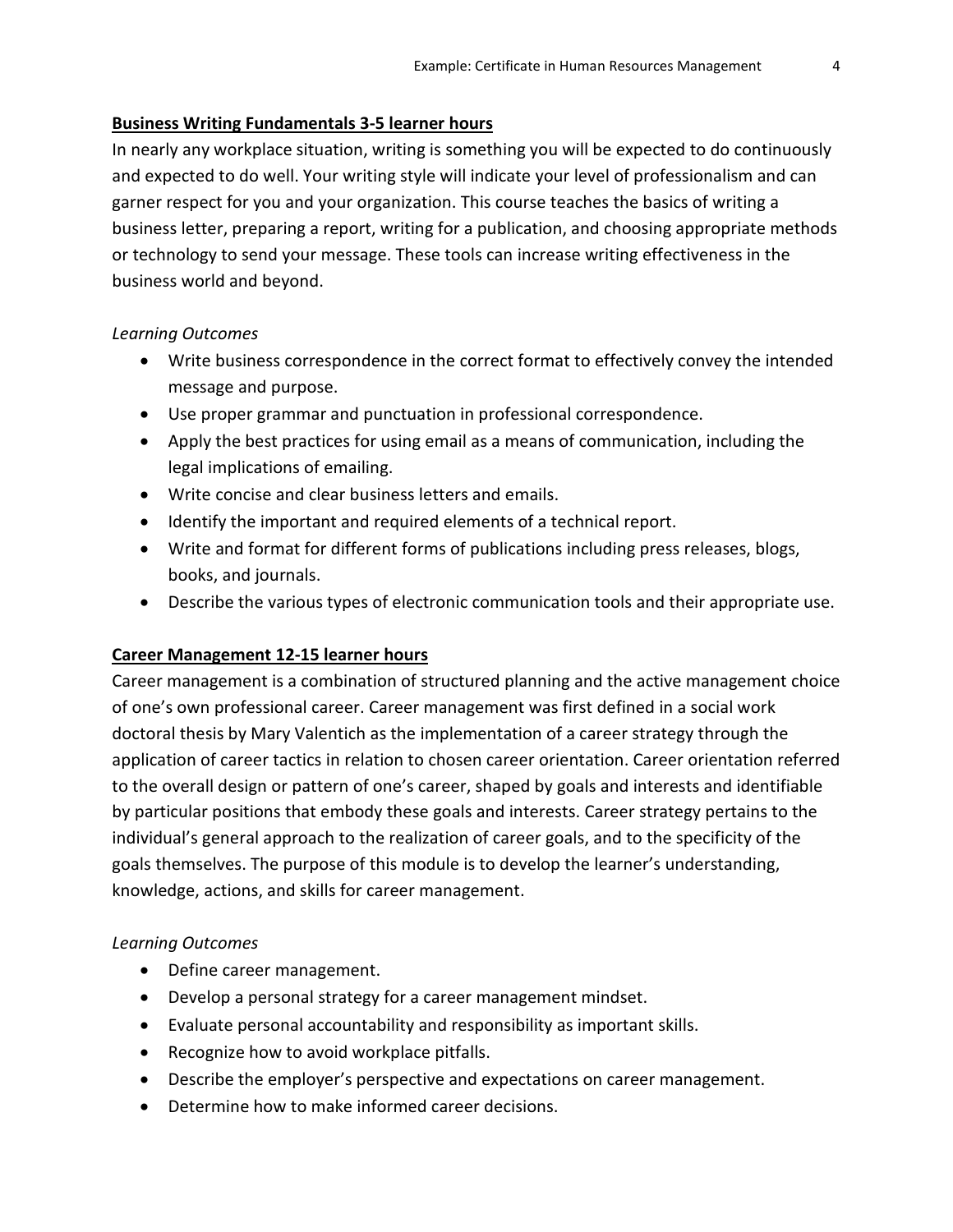- Discuss succession planning from an employer's perspective.
- Explain employer branding and the employee's role in supporting that brand.

## **Employee Retention 12-15 learner hours**

In this course, you will learn about the costs of turnover, how job descriptions need to be written from a retention perspective, and how new hires should be onboarded and trained. You will also learn how to retain high-potential employees, explore considerations for the different generations in the workplace, focus on management for retention, and develop a succession plan for strategic employee retention. Consider these lessons to help you and your organization continue to grow and retain your hired talent.

## *Learning Outcomes*

- The strategic context for employee retention.
- Cost of turnover.
- How to write position descriptions.
- Employee onboarding, orientation, a 30-60-90-day plan, and succession planning.
- Retaining the different generations in the workplace.
- Reward and recognition programs.

## **Hiring: A Practical Guide for Selecting the Right People 12-15 learner hours**

A great organization cannot be built without great people. How many organizations are as rigorous about hiring or as comfortable evaluating job candidates as they are deciding on an investment proposal? The all-too-common reality is that too many companies do not invest in ensuring a well-designed and implemented hiring process. This module teaches learners who may be involved in the recruiting and selection process for their organization the knowledge and skills necessary to hire the right people for their organization. The module includes access to over a hundred competency-based interview questions.

- Develop a recruiting strategy.
- Apply the appropriate laws associated with the hiring process.
- Evaluate different tools used for candidate assessment.
- Prepare for a candidate interview.
- Incorporate the organization's mission, vision, and values into the selection process.
- Conduct a candidate interview.
- Ask the right questions of a candidate.
- Develop a hiring selection process.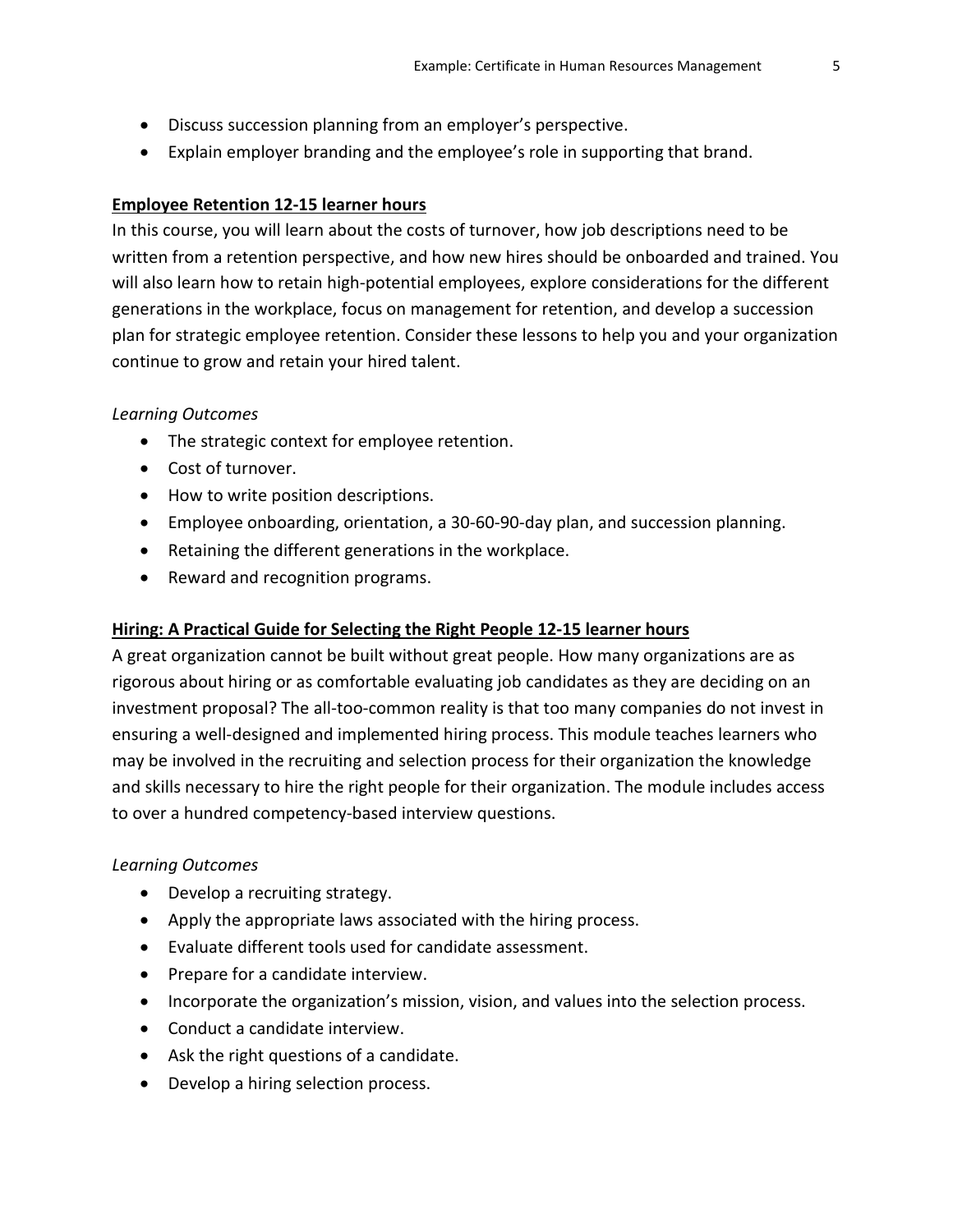#### **Human Resources Management 3-5 learner hours**

In many small to medium-sized companies and nonprofit organizations, the human resource function is an additional job responsibility, often for the business owner or other senior leader.

Linking strategy with human capital is key to organizational success. In this module, learners learn the essentials of Human Resource Management (HRM), job analysis and recruiting strategies, employee training and development, career management, compensation plans, compliance in the workplace and fair treatment.

#### *Learning Outcomes*

- Describe the critical elements of Human Resource Management (HRM) and the importance to organizational success.
- Define HRM competencies, functions, and framework, including recruitment, employee training and development, performance management, compensation management, and employee relations.
- Describe methods of job evaluation and designing pay plans that are fair and equitable.
- Explain the essential elements of open and honest communications, fair treatment, ethical workplaces, and discipline.
- Apply the appropriate laws relating to all functions of Human Resource Management and the main obligations employers and employees have for complying with them.

## **Managing Conflict 3-5 learner hours**

No matter how much we all try to avoid it, no matter how good a communicator we are or how effective a leader, conflict is inevitable. And not all of it is bad! Conflict can push us to reexamine what we think we know and strive to be our best. Even conflict that feels less-than positive can give us the opportunity to practice conflict resolution and listening.

This module examines different kinds of conflict and how to best deal with them, including what to do when conflict happens, how to minimize or remove barriers to conflict resolution, how to handle high maintenance relationships and some tried-and-true rules for conflict resolution. Improving your conflict management skills is useful in every part of your life, with positive results for relationships at home and in the office.

- Describe what conflict is and some of the main reasons it happens.
- Understand the potential sources of workplace conflict.
- Apply guiding principles for dealing with workplace conflict.
- Apply the CALM model in addressing workplace conflict.
- Know how to minimize the resistance to conflict resolution.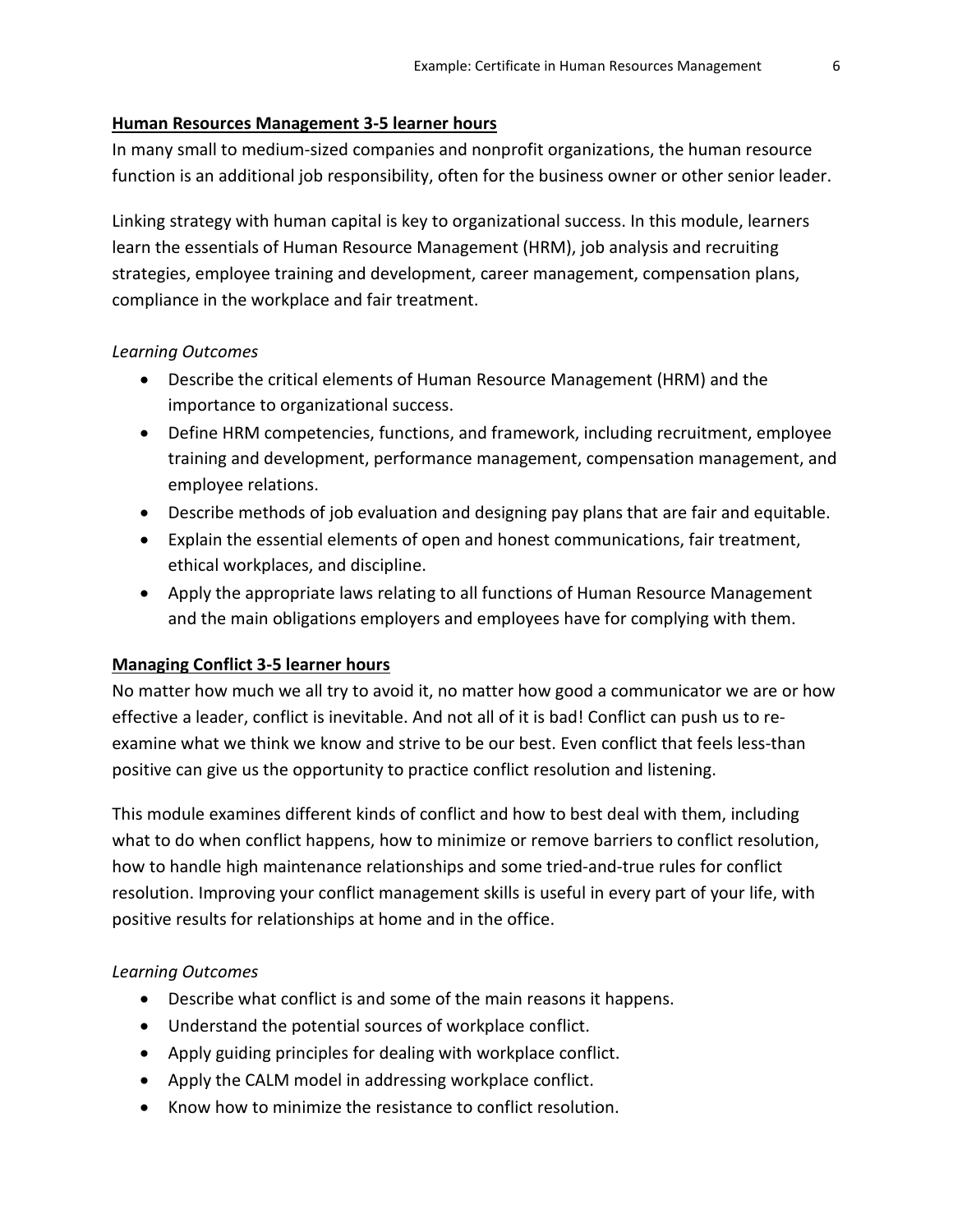- Identify high-maintenance relationships in the workplace.
- Understand and apply the rules for conflict resolution.

#### **Succession Planning and Talent Management 22-25 learner hours**

Succession planning is a process for identifying and developing new leaders who can replace other leaders when they are promoted, leave, retire, or otherwise become unable to continue in their current role. Talent management helps retain and develop the key talents that the organization needs to be successful.

Succession planning and talent management are future-focused activities that look out many years to identify, develop, prepare, and eventually assist the right talent for the right positions. Talent management is a strategy for identifying and developing future leaders in an organization — not just at the top, but also for major roles and key positions at all organizational levels. This module aims to help learners understand talent management and build an actionable succession plan for their organization.

#### *Learning Outcomes*

- Define succession planning.
- Calculate the cost of turnover for an organization.
- Evaluate the advantages and disadvantages of promoting from within versus hiring externally.
- Define talent management.
- Conduct a skills gap analysis.
- Identify a plan for CEO succession.
- Develop strategies for effective succession planning communications.
- Identify key employee development activities and build developmental plans.
- Develop organizational coaching and mentoring programs.
- Perform career development activities.

## **Supervision 55-60 learner hours**

Leadership is about earning trust and respect through modeled behaviors and actions. Leaders must recognize the value that employees bring to the organization, harness their potential, and guide them towards achieving a well-communicated vision. Leadership is a team effort that involves more than just faithful followers, but also includes peers and superiors within a collaborative environment of continuous improvement, growth, and change. One of the most difficult transitions in one's leadership journey is when a person becomes directly in charge of others, the supervisor or manager. This 12-unit program teaches the values, skills, and actions associated with supervision and being a leader. Each unit in the 12 unit program is about 4-5 learner hours. Units can be completed independently or in sequence.